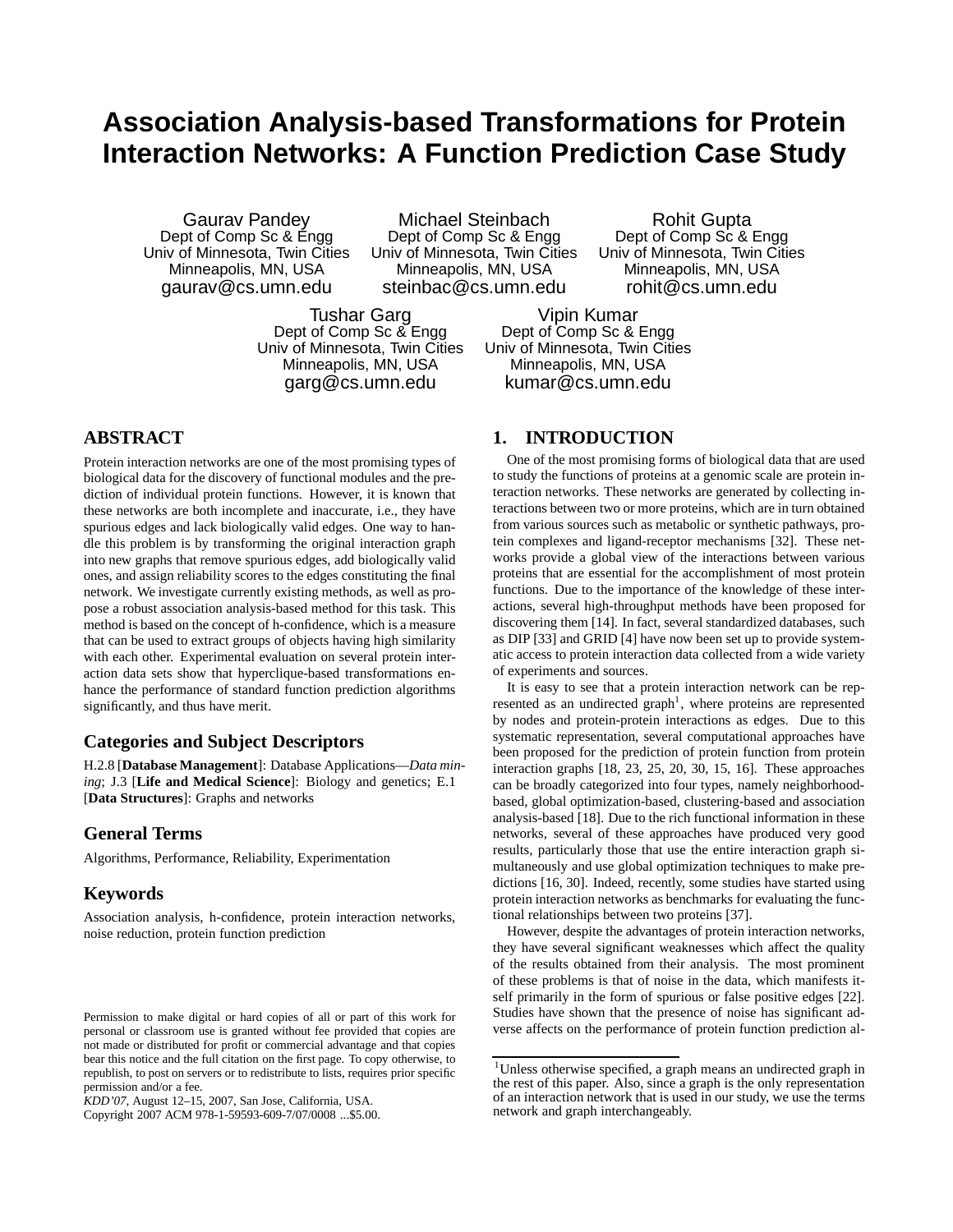gorithms [7]. Another important problem facing the use of these networks is their incompleteness, i.e., the absence of biologically valid interactions even from large sets of interactions [30, 15]. This absence of interactions from the network prevents even the global optimization-based approaches from making effective use of the network beyond what is available, thus leading to a loss of potentially valid predictions. In this paper, we investigate techniques that try to address these two problems with the objective of improving function prediction results.

A possible approach to these problems is to transform the original interaction graph into a new weighted graph such that the weights assigned to the edges in the new graph more accurately indicate the reliability and strength of the corresponding interactions, and their utility for predicting protein function. In our study, a graph transformation converts an undirected graph  $G = \langle V, E, W \rangle$ to a new graph  $G' = \langle V, E', W' \rangle$ . Interestingly, the alternate representation of the G as an adjacency matrix  $A_{|V| \times |V|}$ , where  $A(p_1, p_2) = 1$  if  $p_1$  and  $p_2$  interact, allows the application of association analysis techniques to the task of creating a new weighted adjacency matrix  $A'_{|V| \times |V|}$  corresponding to  $G'$ . Note that the new weighted graph may have some new edges (i.e., edges that had 0 weight in the original graph) and may skip some edges that are present in the original network. This elimination of spurious edges can reduces the noise and the addition of viable edges can reduce the incompleteness of the original interaction network.

Association analysis is a field of data mining that is focused primarily on the analysis of objects that co-occur frequently in a data set, and are thus hypothesized to be *associated* to each other [28]. Several types of such *frequent patterns* and algorithms for deriving them have been proposed, the most common ones being frequent itemsets and the *Apriori* algorithm respectively [1, 3, 2]. Recently, a new type of frequent pattern known as *hyperclique* has been proposed for addressing the problem of skewed distributions of object frequencies in binary data [36]. This pattern is based on the *h-confidence* measure. This measure is just the number of times items appear together divided by the maximum number of times that one of the items occurs by itself. Thus, objects that are part of a hyperclique derived at a high h-confidence are tightly associated with each other, and those that are not a part of any hyperclique are often noisy objects.

Indeed, this idea has produced good results when applied to finding patterns in a number of situations, including those involving noisy data. In one study [35], hyperclique patterns were used to remove noise from document and gene expression data. In another study [34], hyperclique pattern discovery was applied to protein complex data to find functional modules. Specifically, the complex data was represented as a binary data set whose attributes corresponded to the presence or absence of proteins, while the hyperclique patterns found in such data were treated as candidate functional modules, i.e., groups of proteins have related functions. Examination of the hyperclique patterns showed that many of the hypercliques did contain several functionally related proteins.

This success of hypercliques in noise removal from binary data, coupled with the representation of protein interaction graphs as a binary matrix to which association analysis techniques can be applied, motivated us to address the graph transformation problem using an approach based on h-confidence. We perform this task in two ways. In the first, we compute new edge weights for pairs of proteins by computing the h-confidence between them based on the binary adjacency graph, A. This is equivalent to the process of finding size two hyperclique patterns in the adjacency graph. Second, if the weighted adjacency matrix of the original graph  $A_w$  is available, we employ a continuous version of h-confidence to compute

new edge weights between all pairs of proteins. Thus, depending on whether the input graph was weighted or unweighted, we produce one or two transformed graphs, both of which may have edges and weights different from the original graph. This transformation is expected to reduce noise in the network since the resultant edges that have a high weight are highly likely to connect proteins that have a strong association in the original interaction network.

In order to evaluate the efficacy of the resultant networks for protein function prediction, we provided the original and the transformed graphs as input to the *FunctionalFlow* algorithm [16]. *FunctionalFlow* is a graph theory-based algorithm that enables insufficiently connected proteins to obtain functional annotations from distant proteins in the network, and has produced much better results than several other function prediction algorithms. The results obtained from these experiments show that the transformed graphs are significantly more capable of accurately predicting protein function as compared to the original network, as well as other recently proposed transformations methods that we evaluated. In addition, the improvement in performance was larger for networks for which the reliabilities for the edges were estimated indirectly using sources such as gene expression data, as compared to reliabilities computed using experimental means or functional annoations of the interacting protein.

An association analysis based approach to graph transformation is just one of the possible approaches. For comparison, we also consider a couple of other approaches as well. One such algorithm [23] computes the strength of the edge between two nodes in the transformed graph as the probability that they shared a given number of neighbors in the original graph by chance. Other studies have more directly used the number of common neighbors between two proteins, or a minor variation thereof, to estimate the reliability of an interaction between the two proteins in the transformed network [5, 15]. These approaches are detailed in Section 3.

#### **1.1 Contributions of our work**

This paper makes a contribution to the task of protein function prediction by proposing novel association analysis-based transformation methods based on h-confidence for protein interaction networks represented as graphs. This includes a technique for evaluating the reliabilities of the edges for unweighted networks, and a method to produce more noise-resistant weights for weighted networks. Through extensive evaluation, we show that the proposed transformations and weighting methods produce more accurate functional annotations for proteins in the network. This is due to the smaller amount of noise and a more complete set of biologically viable interactions in the transformed network.

More generally, this work provides a novel example of an application where frequent patterns (hypercliques here) are extracted in the traditional market-basket setting from a symmetric binary matrix. In addition, we propose a new formulation for the h-confidence measure for pairs of vectors containing continuous values. Although the focus for both these techniques is on producing better graphs for protein function prediction, both approaches could be profitably applied to other data mining problems.

This paper builds upon our preliminary work on a related topic [11], that investigates the utility of association analysis for protein complex and interaction data to enhance SwissProt keyword recovery.

**Overview** The remainder of the paper is organized as follows. Sections 2 and 3 provide the necessary background information for the rest of the paper by describing the function prediction and graph transformation techniques used. Sections 4 and 5 detail the infrastructure of the study in the form of data sources and the evaluation methodology used respectively. Finally, we present the results of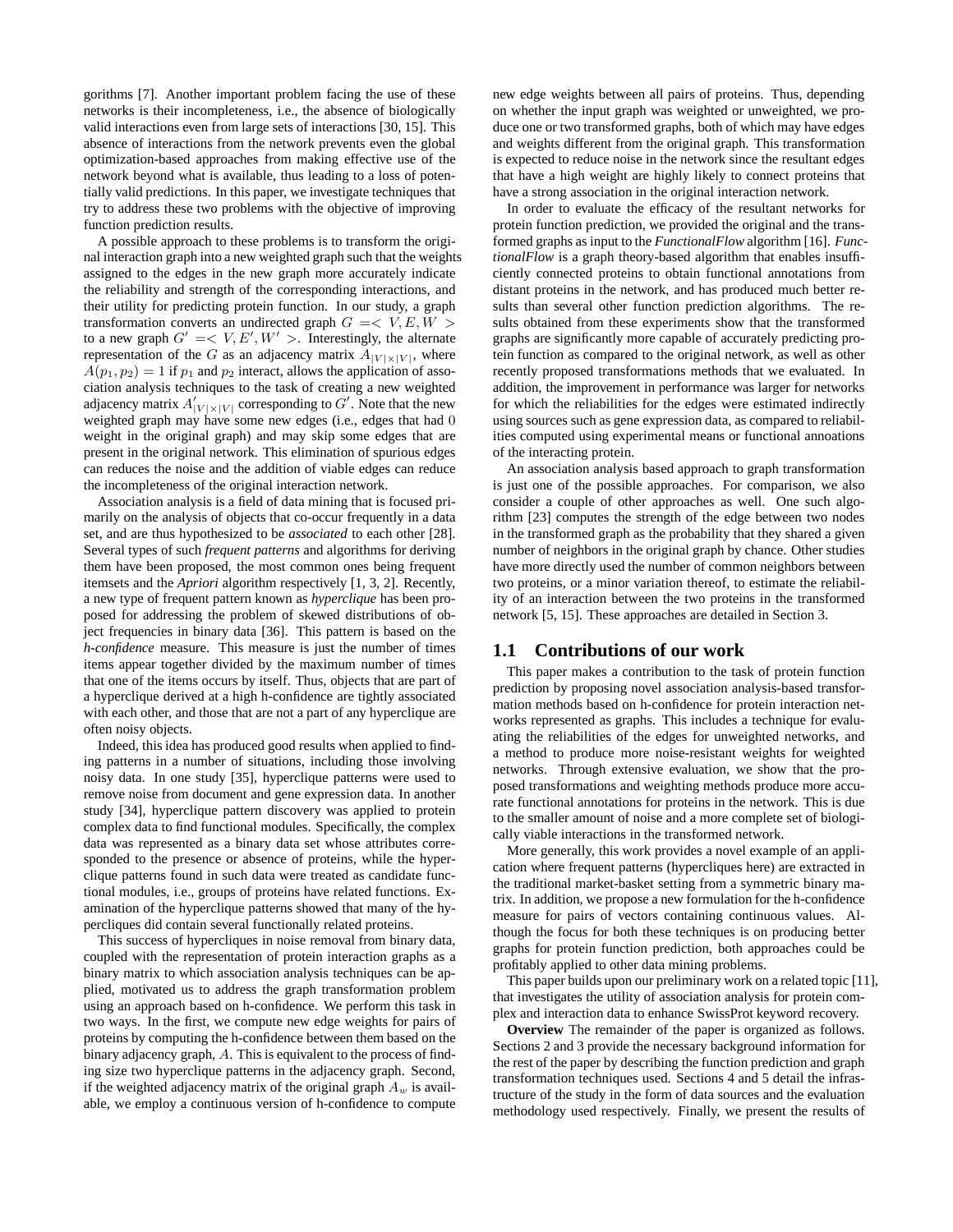this evaluation in Section 6 and make concluding remarks in Section 7.

# **2. PROTEIN FUNCTION PREDICTION USING FUNCTIONALFLOW**

As mentioned earlier, due the richness of functional information in protein interaction networks and their systematic representation as a graph, several computation approaches have been proposed for inferring protein function from one or several interaction networks [15, 16]. These approaches can be broadly classified into four categories [18]:

- **Neighborhood-based approaches**: These approaches assign functional labels to an unannotated protein by transferring labels from its neighborhood [25, 15].
- **Clustering-based approaches**: These approaches construct functional modules by discovering densely connected regions in the interaction network, and assign unannotated proteins the most dominant label(s) in their corresponding module(s) [20].
- **Global optimization-based approaches**: These approaches utilize the entire connectivity structure of the network in order to transfer the annotations of distantly connected proteins to the query protein(s) [16, 30].
- **Association analysis-based approaches**: These approaches use association analysis algorithms to detect frequently occurring sets of interactions in interaction networks, and hypothesize that these subgraphs denote function modules [34].

Due to their ability to gather predictions from the whole network and confidently assign them to unannotated proteins, approaches in the last category have generally produced the best results in protein function prediction from interaction networks [18]. In particular, the FunctionalFlow algorithm [16] was shown to outperform several other function prediction approaches in a comprehensive evaluation study by its authors. It also has the advantage of being backed by well-founded graph theoretic concepts. Due to these merits, we chose FunctionalFlow as the base algorithm for evaluating the effectiveness of various transformed graphs for the task of protein function prediction.

FunctionalFlow is based on the concept of network flow in graph theory [31]. However, since network flow is defined for directed graphs, FunctionalFlow uses an iterative algorithm for interaction networks, which are represented as undirected graphs. For each function a, the set of proteins annotated with a are treated as*sources*, the other proteins as *sinks*, and the weights are used as capacities of the corresponding edges in the graph. The algorithm then iteratively "flows" the functional annotations from the sources to the sinks, using a downhill flow strategy. In this strategy, the annotations flow only from a more full node to a less full one directly connected to it, while maintaining the constraint that the flow on the edge does not exceed its capacity. At the end of the pre-specified number of iterations, all the nodes in the network have a certain functional score for a, from which annotations are made using a threshold on this score. Repeating this process for all the functions in the given set of annotations produces the required functional annotations for the set of query proteins.

The above description indicates that the good results of FunctionalFlow can be attributed to the use of annotations from both close and distant neighbors in the network, as well as the effective use of edge weights to control the flow of annotations from one protein to another. In other words, an interaction graph with more

accurate edges and weights is expected to yield better function predictions.

## **3. GRAPH TRANSFORMATION**

This section describes the various techniques that we used for graph transformation, i.e., to transform the original interaction graph  $G = < V, E, W >$  to a new graph  $G' = < V, E', W' >$ . As mentioned, edges may be either deleted or added to address the problems of the noisiness and incompleteness of the data, respectively. A number of recent techniques that have been developed for this purpose are described next. They employ a variety of approaches, but the goal is to transform the graph by adding or deleting edges in order to produce a new graph that is more suitable for protein function prediction.

## **3.1 Adjacency Matrix**

The simplest technique is to treat the protein interaction network as an adjacency matrix for the set of proteins, i.e., to make the edge weights of all interacting pairs of proteins equal to 1. If the original matrix does not have weights, than this transformation does not change the graph. If the original graph has weights, then often a threshold is applied to eliminate weak edges. Thus, this approach is primarily used to show the value of weighted interaction graphs for function prediction.

## **3.2 Common Neighbor**

This graph transformation technique is based on the observation that proteins that share a number of neighbors are more likely to have a function in common. Indeed, the evaluation of this approach on real interaction data sets [15] showed that predicting the function of a protein based on the proteins with which it shares a number of common neighbors has better accuracy than predicting function based on proteins that are merely neighbors of the protein. Also, unlike the neighborhood approach, which typically sees accuracy rise and then decline as the number of neighbors increase, an approach based on common neighbors attains a relatively stable level of accuracy as the number of common neighbors increases.

Using the common neighbor strategy for graph transformation is straightforward. Specifically, an edge is placed between two proteins only if those proteins have at least one neighbor, and the weight of that edge is the number of common neighbors. Note that some proteins that originally had an edge in the original graph can become disconnected, i.e., edges may be lost, while two proteins that did not originally have an edge, may be connected in the transformed graph.

This approach is closely related to the shared nearest neighbor approach for clustering [13, 8]. In the SNN approach, the nearest neighbors of the objects are determined from their similarity or distance. Then, a new distance measure is defined based on the number of neighbors that appear on both of the nearest neighbor lists of the objects [13]. This approach has been shown to have good performance for clustering in dealing with noisy and high-dimensional data [8].

## **3.3 P-value**

The motivation for this graph transformation method is the same as the Common Neighbor approach, namely that those proteins that share many neighbors are more strongly connected, i.e., more likely to be functionally similar. However, this approach addresses the fact that the significance of two proteins sharing a particular number of neighbors depends on the number of neighbors that each has. To illustrate, if two proteins, each having only two neighbors, share both these neighbors, then this is more significant, in terms of prob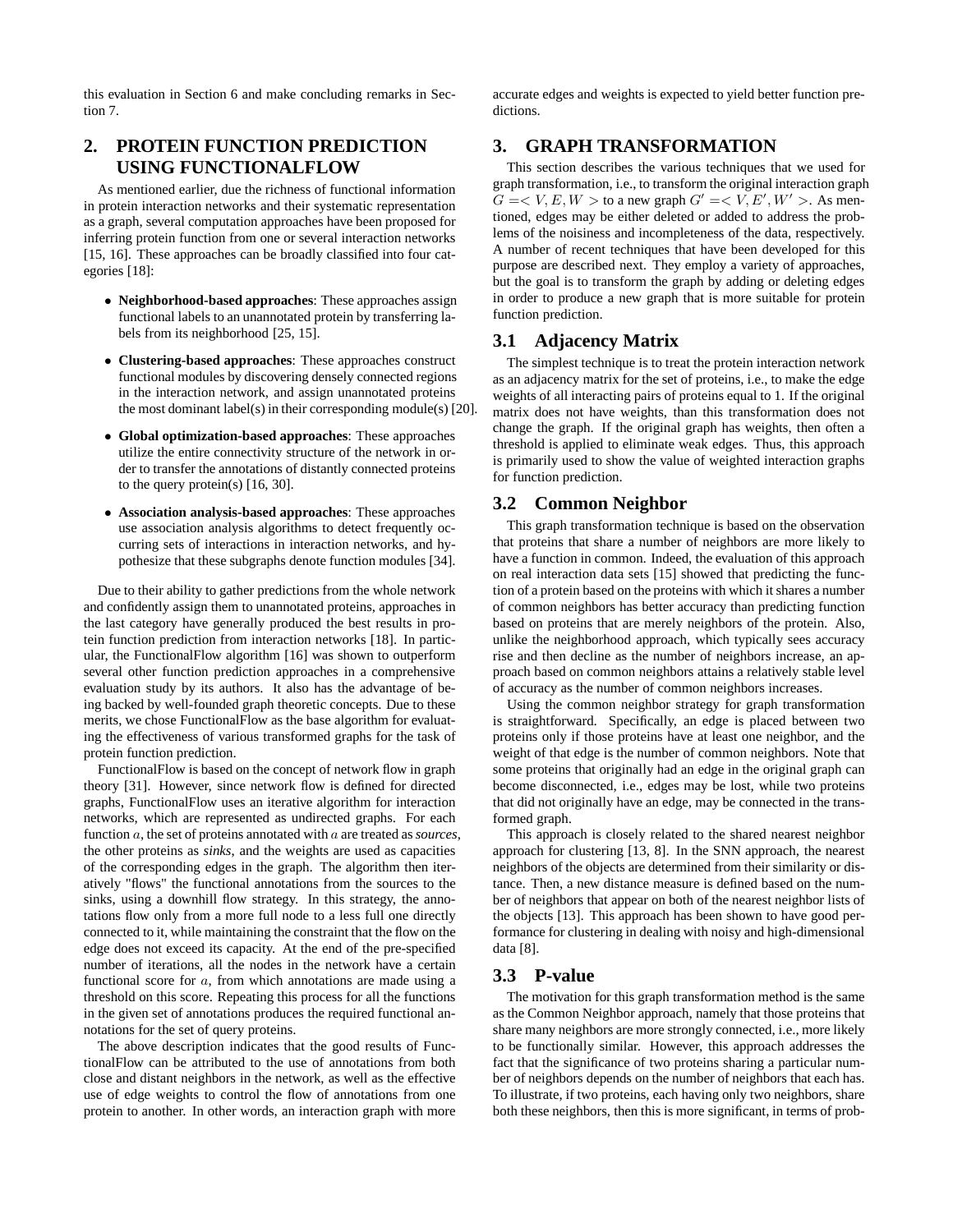ability, than two proteins, each having 20 neighbors, that share only two.

The formula for the probability (p-value) of an edge is given by Equation 1, which is taken from Samanta and Liang [24]. Note that N is the number of proteins,  $n_1$  is the number of neighbors of protein  $p_1$ ,  $n_2$  is the number of neighbors of protein  $p_2$ , and m is the number of neighbors shared by the two proteins. In practice, the negative log of this probability is easier to work with and has the property that larger numbers imply stronger edges. In other words, typically we take  $w(p_1, p_2) = -\log(prob(N, n_1, n_2, m)).$ 

$$
prob(N, n_1, n_2, m) = \frac{\binom{N}{m}\binom{N-m}{n_1-m}\binom{N-n_1}{n_2-m}}{\binom{N}{n_1}\binom{N}{n_2}}
$$
(1)

## **3.4 H-confidence for Binary Data**

H-confidence [36], also known as all-confidence [17], is a measure of the association of items (binary attributes). If a set of items has an h-confidence more than a user-specified threshold,  $h_c$ , then the itemset is called a hyperclique. Definition 1 defines hypercliques and h-confidence more formally. The quantities of 'support' and 'confidence' are as defined in standard association analysis [1, 28].

DEFINITION 1. *Hyperclique A set of items (binary attributes),* X*, forms a hyperclique with a particular level of h-confidence, where h-confidence is defined as*

$$
\begin{array}{rcl}\n\text{hconf}(X) & = & \min_{i \in X} \{\text{confidence}(\{i\} \to \{X - \{i\}\})\} \text{ (2)} \\
& = & \text{support}(X) / \max_{i \in X} \{\text{support}(\{i\})\} \qquad \text{(3)}\n\end{array}
$$

H-confidence is between 0 and 1, with a value of 0 indicating no association and a value of 1 indicating the strongest association between a group of items, i.e., the items always occur together. Thus, h-confidence can be used as a measure of similarity between the attributes in a binary data matrix.

Specifically, the adjacency matrix  $A$  of a protein interaction network is considered as a binary data matrix by treating its rows as transactions and columns as items. (Note that both correspond to protein). Then a weighted adjacency matrix  $A'$  of the same dimensions as the original one can be generated using  $A'(i, j) = h$ confidence $(i, j)$ . Informally, the h-confidence of a pair of proteins,  $p_1$  and  $p_2$ , will be high if  $p_1$  tends to be a neighbor of a protein whenever  $p_2$  is and, vice-versa. Using Equation 3 and the terminology introduced for the p-value transformation, h-confidence for a pair of proteins is given by the following equation:

$$
hconf(\lbrace p_1, p_2 \rbrace) = \min\left(\frac{m}{n_1}, \frac{m}{n_2}\right) \tag{4}
$$

Using the h-confidence of two proteins as the weight of the edge between the proteins, a new graph can be created. However, in addition to an h-confidence threshold, it is also necessary to take into account the absolute number of times two proteins appear together  $(m)$  as well as the fraction of times that the occurrence of one protein as a neighbor implies the occurrence of the other protein as a neighbor  $(\min(n_1/m, n_2/m))$ . For example, if proteins  $p_1$  and  $p_2$  both have only one edge, which is to protein  $p_3$ , then their h-confidence will be one. On the other hand, proteins  $p_1$  and  $p_2$ , may have edges with 10 other proteins, 8 of which they share. They will have an h-confidence of 0.8 and thus, seem not to be as strongly connected as the first pair. To deal with such problems it is common to set a support threshold, i.e., to require that  $m$  have at least some specified value.

## **3.5 H-confidence for Continuous Data**

As originally defined, h-confidence is only applicable to binary data or, in the context of protein interaction graphs, unweighted graphs [34]. However, the notion of h-confidence can be readily generalized to continuous data. ${}^{2}$  For the situation of weighted interaction networks, this amounts to replacing the counts,  $m$ ,  $n_1$ , and  $n_2$  in Equation 4 by numbers based on the weights. In particular,  $n_1$  and  $n_2$  are the sum of the weights of all edges involving  $p_1$  and  $p_2$ , respectively, while m is defined to be the sum of the minimum of the edge weights of  $p_1$  and  $p_2$  on their shared edges. As with h-confidence defined on binary data, h-confidence on continuous data is between 0 and 1, with 1 indicating the strongest connection. More specifically, the  $h$  – confidence of two vectors will be non-zero only if they both contain a non-zero value at the same position, while it will be high if both these values are high. Thus, in the domain of interaction networks, two proteins will be linked with an edge carrying a high weight only if they are connected to an overlapping set of proteins with highly reliable interactions.

To illustrate the difference between binary and continuous hconfidence, consider the following example of two proteins,  $p_1$  and  $p_2$ . In the weighted adjacency matrix, the two proteins occur together in two rows and have weights 0.2 and 0.4, respectively, in the first row, and weights 0.3 and 0.1, respectively, in the second row. In addition,  $p_1$  also occurs by itself in another row and has a weight of 0.5. Disregarding the weights, and considering only the number of edges,  $n_1 = 3$ ,  $n_2 = 2$ , and  $m = 2$ . Using Equation 4, binary h-confidence =  $min(2/3, 2/2) = 2/3$ . However, using weights in the manner just described,  $n_1 = 0.2 + 0.3 + 0.5 = 1.0$ ,  $n_2 = 0.1 +$  $0.4 = 0.5$ , and  $m = \min(0.2, 0.4) + \min(0.3, 0.1) = 0.3$ . This implies that continuous h-confidence  $=\min(0.3/1.0, 0.3/0.5) = 0.3$ . Thus, for this example, continuous h-confidence is significantly smaller than binary h-confidence.

## **3.6 Pruning**

Pruning refers to the elimination of edges having a weight below a specified threshold. This approach is sometimes applied to the raw interaction graph to eliminate less reliable, i.e., lower weight edges. However, the transformed graphs produced by the techniques described above typically have substantially more edges than the original graphs since all potential pairwise protein-protein interactions are evaluated. Some of these interactions in the transformed graph may have small non-zero weights due to factors such as a random common neighbor in the original graph. Hence, pruning of the edges is conducted on the basis of the weights assigned in the transformed graph to remove unreliable edges.

## **4. DATA SOURCES**

In this section, we discuss the functional classification scheme and the interaction data sets used in our study.

#### **4.1 Functional Classification Scheme: FunCat**

Since our evaluation of the various graph transformations is based on the improvement provided by each of them over the raw network in the task of protein function prediction, it is important to define a set of reliable functional labels to be assigned to each protein. We chose the set of functional labels at a depth of two in the FunCat

<sup>2</sup>We had previously extended the notion of h-confidence to continuous data [26], but in a manner slightly different from that given here. The previous approach addressed the general case which involved continuous attributes that could have widely different scales. The current formulation is better suited when all the attributes have similar scales.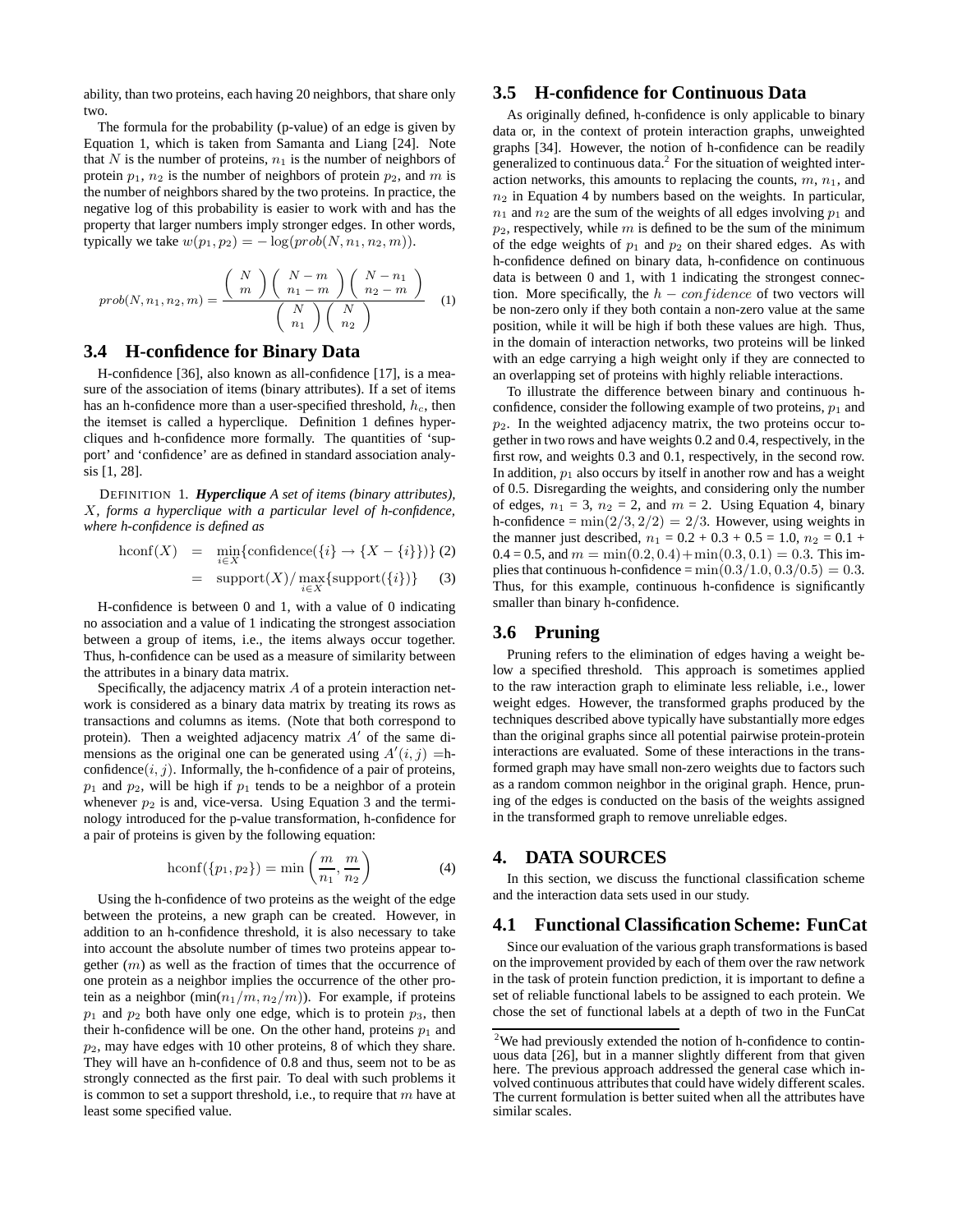classification scheme of the MIPS database [21]. We made this selection since this scheme has been widely used in function prediction literature [18], and the selected labels represent a good tradeoff between the generality and specificity of the labels in this hierarchy. Also, all our experiments are performed on yeast proteins, and there are about 4500 proteins in yeast that can be annotated using the labels that we selected. Since we use a cross-validationbased evaluation methodology, we only consider this set of proteins in our study.

#### **4.2 Protein Interaction Data Sets**

In order to be able to conduct a general evaluation study of the graph transformation methods, we selected the high-throughput proteinprotein interaction networks of budding yeast (*S. cerevisiae*) listed in Table 2, since each of these data sets follows a different weighing scheme for the constitent interactions. Table 2 specifies the sizes of these networks in terms of the number of proteins and interactions constituting them, considering only the proteins annotated using our selection of functional labels. We removed any instances of redundant interactions, such as the interaction  $B - A$  when  $A - B$  is already present in the data set, and self interactions, such as  $A-A$ , where  $A$  and  $B$  are proteins. A short description of each of the data sets and the weighing scheme adopted by them follows.

## *4.2.1* DIPCore

Deane *et al* [6] proposed two methods for assessing the reliability of high-throughput protein interactions, namely the paralogous verification method (PVM) and the expression profile reliability index (EPRI). Using this method, they prepared the DIPCore data set, which is a set of highly reliable interactions selected from the Database of Interacting Proteins [33]. This set consists of 5731 interactions between 2526 yeast proteins. However, in its publicly available format<sup>3</sup>, the interactions in DIPCore do not have any associated weights. Hence, in our study, we assumed these weights to be 1 for all interactions.

#### *4.2.2* The *combined* data set

In order to illustrate the case of interaction data sets whose reliabilities are estimated indirectly using other types of genomic data, we constructed a combination of three high-throughput yeast interaction sets, namely those of Gavin *et al* [9], Uetz *et al* [29] and Ito *et al* [12], and refer to it as the *combined* data set. This data set consists of 7753 interactions between 3781 proteins, and the weights for these interactions are derived as follows. The reliabilities of each of the individual data sets was estimated using the EPR Index [6] tool provided by DIP<sup>4</sup>, which computes the reliability of a data set by comparing the distribution of gene expression distances between the pairs of interacting proteins in the given data set, with that obtained from the DIPCore data set. The reliabilities computed for the above three data sets are tabulated in Table 1. Finally, the individual edge weights are calculated using the commonly used formula of  $w(e) = 1 - \prod_i (1 - r_i)$  [16, 19], where the product runs over all the data sets i where edge  $e$  is found, and  $r_i$ is the corresponding reliability of data set  $i$ . Overall, this methodology provides us a set of indirectly derived weights for the edges constituting the *combined* data set.

## *4.2.3* Krogan *et al*'s data set

Recently, Krogan *et al* [10] have reported a large high-throughput and reliable data set of 7123 interactions among 2708 yeast proteins. In addition, they have also assigned likelihood values for

| Data set              | # Interactions | <b>Reliability</b> |
|-----------------------|----------------|--------------------|
| Gavin et al [9]       | 3210           | 0.744              |
| Uetz et al $[29]$     | 822            | 0.492              |
| Ito <i>et al</i> [12] | 3959           | 0.201              |

**Table 1: Reliabilities of data sets computed using EPRI**

each interaction in their data set using various machine learning algorithms that tried to estimate the experimental reproducibility of these interactions. Thus, we treated these likelihood scores as the edge weights and used the entire set as an example of a data set whose edges are weighted directly using experimentally observed interaction data.

In summary, our selection of interaction data sets does indeed reflect a variety of weighing schemes used. Also, it can be seen that none of these data sets cover the entire yeast genome, and thus are highly likely to be incomplete.

# **5. EVALUATION METHODOLOGY**

The previous sections detailed the different data sets used in our study and the graph transformations that were used to process them and produce different transformed variants of the original interaction graph. These graphs were then input into the FunctionalFlow algorithm to produce predictions of functions for the constituent proteins. However, since it is hard to evaluate the predictions made for unannotated proteins, we restricted our evaluation to the proteins annotated with at least one functional label at depth two in the FunCat hierarchy. Table 2 details the number of proteins and interactions after imposing this restriction on each of the data sets used in this study.

| Data set       | # Annotated<br><b>Proteins</b> | $#$ Corresponding<br><b>Interactions</b> |
|----------------|--------------------------------|------------------------------------------|
| <b>DIPCore</b> | 2315                           | 5413                                     |
| Combined       | 3026                           | 6490                                     |
| Krogan et al   | 2291                           | 6180                                     |

**Table 2: Details of interaction sets used**

Using this set of annotations, we used the FunctionalFlow algorithm in a five-fold cross validation procedure, which produces a likelihood score for each protein being annotated with each label (henceforth referred to as a protein-label pair). Now, in order to convert these scores into annotations, we follow a global scoring strategy. In this strategy, we sort the entire set of proteinlabel scores in descending order, and then selected the  $k^{th}$  score as the threshold for annotation, i.e., all protein-label pairs with scores greater than this threshold are predicted as annotations. Constantly increasing the value of  $k$  thus provided us a set of functional annotation at different stringencies, and we used these annotation to calculate the following metrics for evaluating the performance of the algorithm.

## **5.1 Precision-Recall**

In order to evaluate the overall performance, we used the precisionrecall framework of evaluation [28]. However, since the traditional precision and recall metrics are defined only for binary classification problem, it needs to be modified for function prediction, given that a protein may ideally have multiple labels. Thus, we adopt the following definition of precision and recall used by other function prediction studies [7, 15].

 $3$ dip.doe-mbi.ucla.edu/dip/Download.cgi?SM=6

<sup>4</sup>dip.doe-mbi.ucla.edu/dip/Services.cgi?SM=1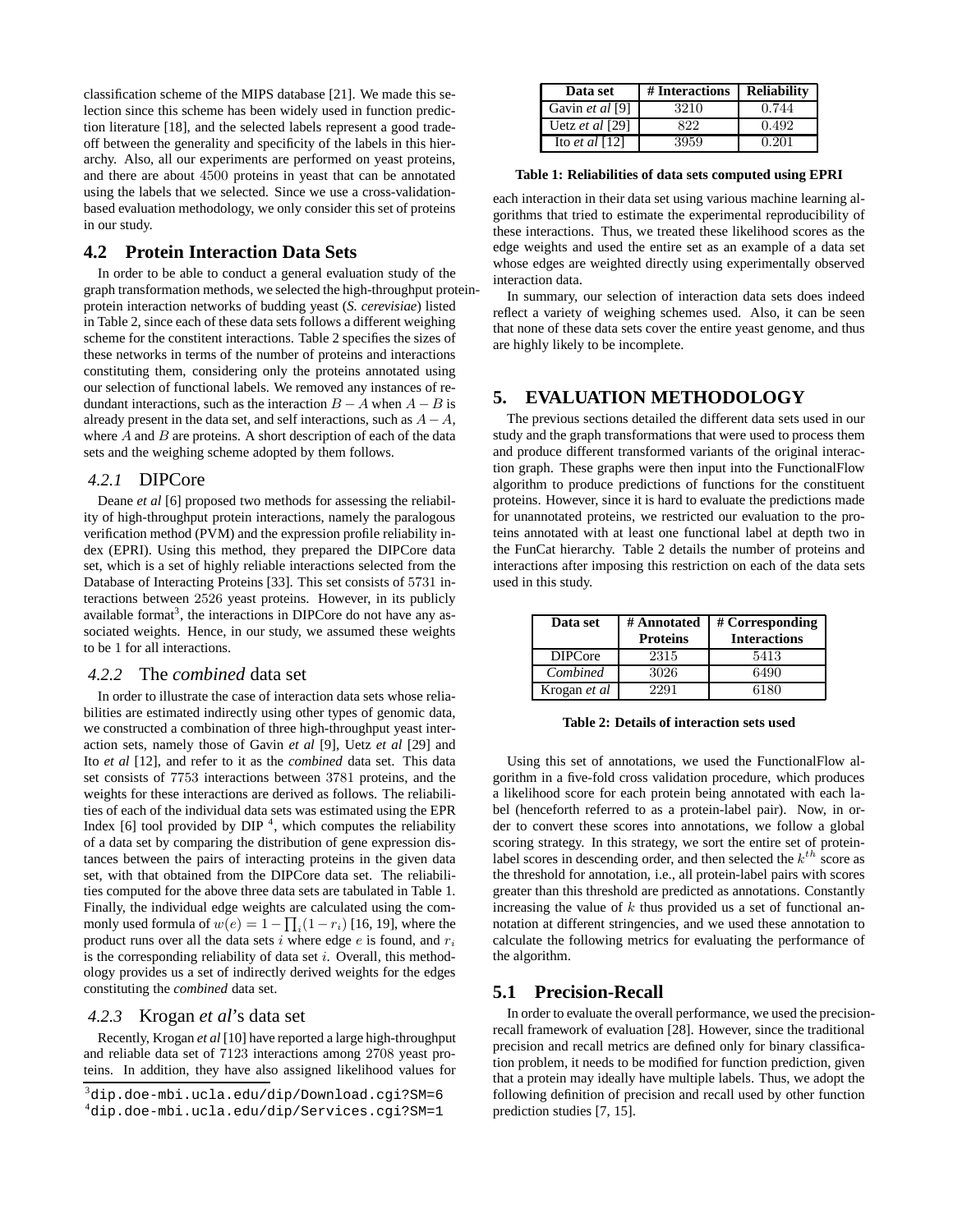$$
Precision = \frac{\sum_{i=1}^{K} k_i}{\sum_{i=1}^{K} m_i}
$$

$$
Recall = \frac{\sum_{i=1}^{K} k_i}{\sum_{i=1}^{K} n_i}
$$

Here,  $K$  is the total number of proteins with known functional labels, and for each protein  $i, m_i$  is the number of labels predicted by the algorithm,  $n_i$  is the actual number of labels possessed by the protein, and  $k_i$  is the number of labels common to the actual and predicted set of labels. Sccording to these definitions, Precision denotes the proportion of correctly predicted annotations out of all the functional predictions made, while Recall measures of the proportion of correctly predicted functions out of all the known annotations [28]. Thus, these measures are a suitable generalization of the original precision-recall framework to the multi-label scenario.

#### **5.2 Accuracy of Top-k Predictions**

A biological researcher in the area of functional genomics may choose a number of predictions of protein function for experimental investigation. Since the number of experiments that can be performed is quite limited, it is important to choose the most promising candidates for investigation, i.e., to focus on those functional predictions most likely to be correct. Thus, for this situation, a list of the top *k* predictions is often more relevant than a precision-recall or ROC curve.

The details of the top-*k* evaluation methodology are as follows. First, using the global scoring method, the *k* protein-label pairs with the highest functional score are identified, and are produced as the functional predictions of the algorithm. Next, the prediction accuracy, or the precision, of this set of predictions is evaluated with respect to the known protein-label annotations. Then, a curve of prediction accuracy versus number of protein-label pairs predicted is produced by considering various values for *k*. We used values of *k* up to 500 or 1000 in our experiments.

Note that these two metrics are related by the following equation:

$$
\frac{Recall}{Precision} = \frac{k}{Total \# true \ protein - label \ annotations}
$$

Thus, they provide two related perspectives on the performance of a function prediction algorithm.

#### **6. EXPERIMENTAL RESULTS**

We evaluated several graph transformation methods using a wide variety of protein interaction data sets by testing the performance of the FunctionalFlow algorithm on the resultant interaction graph. Our data sets were selected to reflect the various types of interaction weighting schemes currently in use to estimate the reliabilities of protein-protein interactions. The following sections detail the results of our evaluation on each of these data sets. Note that all the results reported were obtained by a five-fold cross validationbased evaluation of the predictions produced by FunctionalFlow. Also, it was mentioned in Section 3.6 that the three transformations, namely p-value-based, common neighbor-based and h-confidencebased, may contain some spurious links in the tranformed graph. Hence, we tried several pruning thresholds for each of these methods, the details of which are provided in Table 3. Note that the best value is the most commonly best performing value for the parameter, and is used to report the evaluation results, unless some other value is specified.

| Method     | <b>Parameter</b> | Values tried        | <b>Best value</b> |
|------------|------------------|---------------------|-------------------|
| P-value    | Max(p)           | $^{-3}$ , $10^{-5}$ | $10^{-3}$         |
| Common nbr | Min(cmn nbrs)    | 1,2,3               |                   |
| Cont hoonf | Min(hconf)       | 0.0.1, 0.2          | 0.1               |
| Bin hoonf  | Min(support)     | 1,2,3               |                   |
|            | Min(hconf)       | 0.0.1.0.2           |                   |

**Table 3: Paramater values tried for different transformations**

Finally, in order to make the discussion clearer, we use the following notation in the rest of this section. The transformation of the binary adjacency matrix of an interaction graph to its transformed h-confidence-based adjacency matrix is referred to as the *bin hconf* (binary h-confidence) method, while the transformation of the weighted adjacency matrix of a graph to its transformed hconfidence-based adjacency matrix is referred to as the *cont hconf* (continuous h-confidence) method. The other notations are selfexplanatory. Also, note that the plots in this section are best viewed in color.

#### **6.1 The combined data set**

In this experiment, we investigated the applicability of various graph transformation methods to enhance the weighted networks produced by indirect weighting methods such as EPRI [6]. The representative of this category was the *combined* data set described earlier in Section 4. We transformed this weighted network using the continuous h-confidence-based method, and its unweighted version using three transformation methods, namely the binary hconfidence-based, the p-value-based and the common neighborbased. Figure 1 shows the performance of the FunctionalFlow algorithm on the the original *combined* graph, its unweighted adjacency matrix, and the four transformations computed above. It can be seen from Figure 1(a) that continuous h-confidence has better overall performance in terms of precision and recall. This improvement is shown much more clearly by Figure 1(b), which shows that the continuous h-confidence-based transformed graph produces the most accurate predictions when only the top 1000 predictions are considered, and outperforms the raw weighted network by nearly 10% throughout. For instance, if only the top 500 predictions are considered, the accuracy of the predictions made using the raw weighted network is only about 70%, while that of the predictions made using the continuous h-confidence-based transformations is over 80%. Also, for this data set, p-value-based transformation outperforms the raw network, though by a smaller margin than the h-confidence-based transformations.

#### **6.2 Krogan et al's data set**

Krogan *et al*'s data set was discussed earlier in Section 4, and was used in their study [10] to discover overlapping protein complexes, which were subsequently categorized into cores, modules and isoforms. In addition to the good results obtained, a major component of this study was the use of machine learning algorithms to compute the likelihood of an observed interaction to be valid. In this experiment, we tested if the use of h-confidence could enhance these weights for effective function prediction. Thus, we used the continuous version of the h-confidence measure, defined in Section 3.5, to transform the original weighted interaction network and calculate the reliability of an edge connecting two proteins  $i$  and  $j$  on the basis of the strengths of their interactions with each other or with other proteins. Similar computations are carried out for the other transformation methods such as p-value and common neighbor.

The results of this experiment are shown in Figure 2. Figure  $2(a)$ shows that h-confidence-based transformation was indeed able to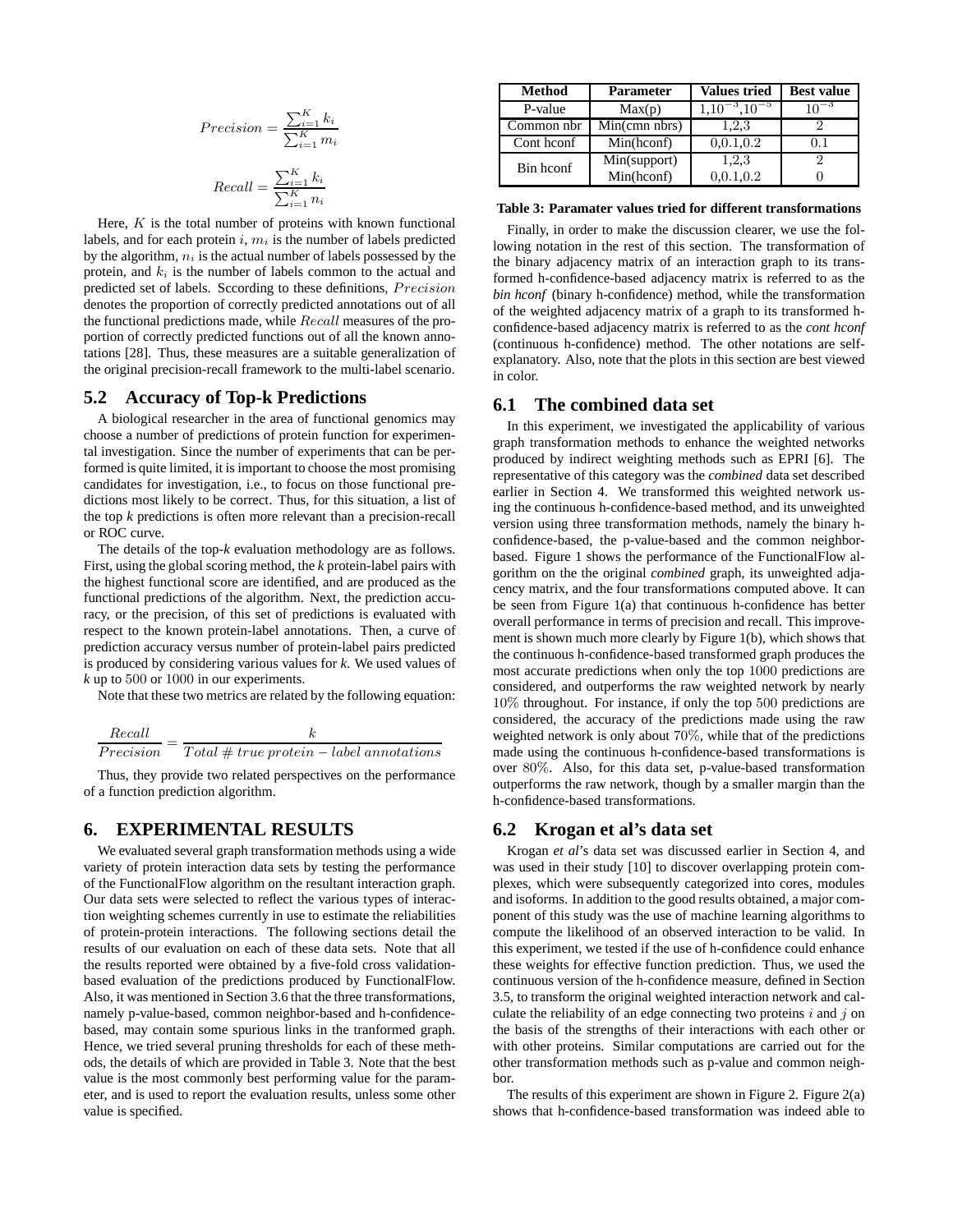

(a) Overall precision-recall performance



(b) Accuracy of top 1000 predictions

#### **Figure 1: Performance of graph transformation methods on the** *combined* **interaction set**

obtain better results under the precision-recall framework, as compared to the raw weighted graph and other transformations. This difference in performance between the various methods is accentuated by the relative performance of the different transformations of the original networks when only the top 500 predictions are considered. As shown by Figures 2(b), continuous h-confidenceand binary h-confidence-based transformations outperform the raw weighted graph by a large margin. For instance, for the top 150 predictions, a margin of 5% and 10% is observed respectively. These results show the merits of using association analysis-based transformation methods for this data set.

## **6.3 DIPCore**

The final category of protein interaction data sets that we considered were those that did not contain the reliabilities of the edges explicitly, and since they form a single data set, it is difficult to weigh their edges using an approach such as the one used to estimate the edge weights of the *combined* data set. Thus, we focused this experiment on investigating the utility of graph transformation methods for unweighted interaction networks. We selected



(a) Overall precision-recall performance



(b) Accuracy of top 500 predictions

#### **Figure 2: Performance of graph transformation methods on Krogan** *et al***'s interaction set [10]**

the DIPCore [6] data set for this experiment, which is a set of about 6000 highly reliable unweighted interactions selected from within DIP. The interaction graph was represented as a binary adjacency matrix A, and was transformed using the binary h-confidence, pvalue and common neighbor methods.

We executed the FunctionalFlow algorithm with the four graphs (one original and three transformed) as input, and obtained the overall precision-recall curves for each of them, which are shown in Figure 3(a). These curves show that the transformed graph obtained using binary h-confidence perform better than the original graph for a large part of the precision-recall range, while those produced by the p-value and common neighbor methods performed worse throughout. It is important to point out that even though the improvement in performance may seem small, it is indeed significant when seen in the light of the fact that DIPCore is a very reliable data set [6], and is expected to be much richer in functional content than several other interaction data sets [15, 27].

As shown in Figure 3(b), even among these top predictions, where most methods are expected to produce good results due to the functional richness of the network, the binary h-confidence-based graph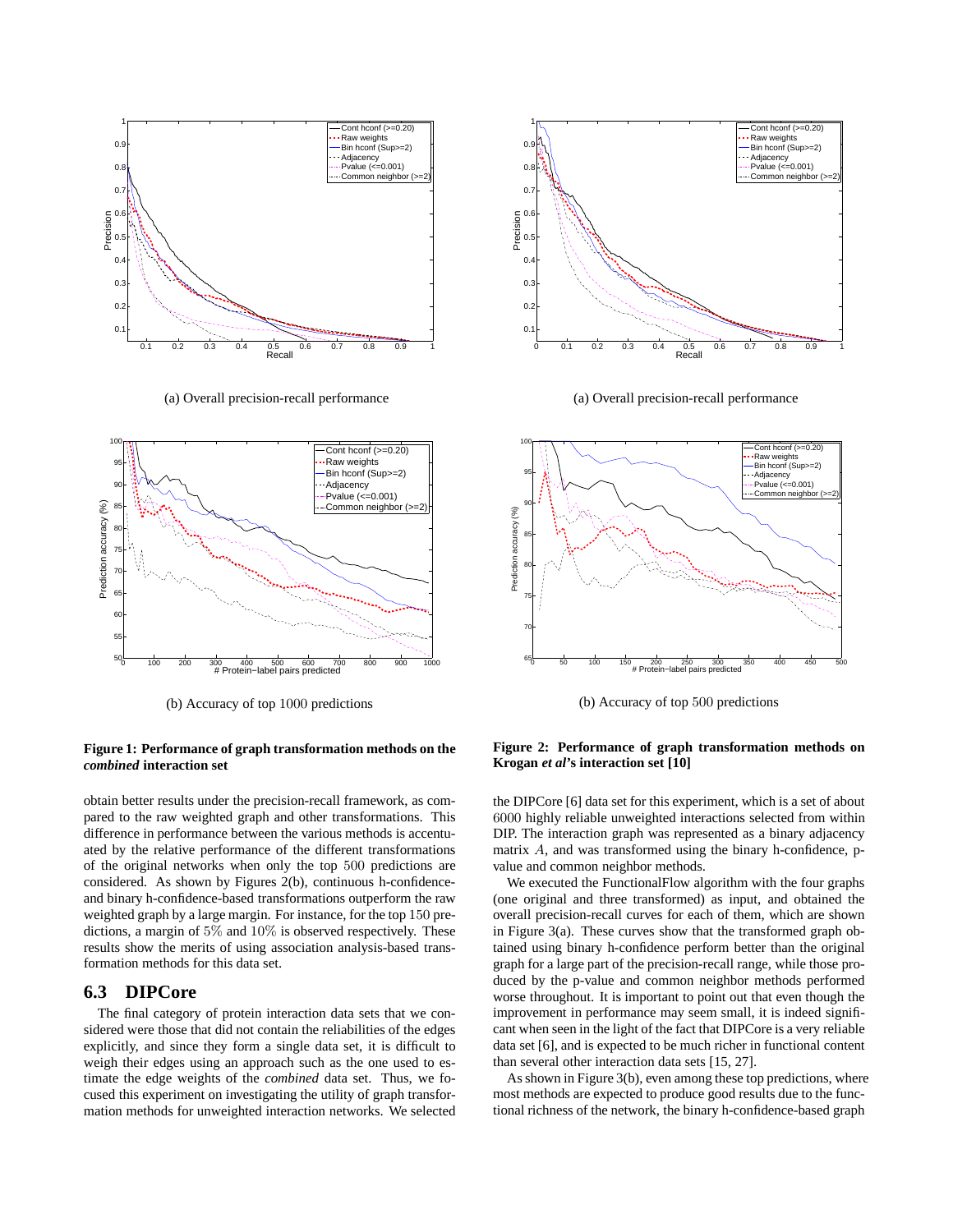

(a) Overall precision-recall performance



(b) Accuracy of top 1000 predictions

#### **Figure 3: Performance of graph transformation methods on the DIPCore data set [6]**

performs significantly better than the raw network. More specifically, there is a significant improvement of about 5% throughout the top 1000 predictions. Also, graphs produced by p-value- and combined neighbor-based transformations perform worse than the original adjacency matrix.

Finally, it should also be noted that we applied our evaluation methodology for weighted interaction networks to the data set used by Nabieva *et al* to compare FunctionalFlow against other function prediction algorithms [16]. Even here, the continuous h-confidencebased transformation is able to outperform the original raw network. However, the difference between the performance of the two graphs is very small, since the weights of Nabieva *et al*'s data set are assigned using the functional labels of the interacting proteins. Thus, although it would be hard to outperform this network's and its weights' performance at the task of protein function prediction, the improvement achieved by the h-confidence-based transformation demonstrates its ability to enhance the functional information even in very precise networks.

In summary, through the evaluation of several protein interaction data sets that use a wide variety of reliability estimation schemes for their interaction, we showed that the h-confidence-based graph transformation method produces the most precise network, which can be used to predict protein function accurately. We believe that the success of this method is due to the changes made by it to the original network, namely removal of noisy edges and addition of biologically viable ones, in combination with effective reliability estimation of the edges in the resultant data set. We tested the validity of this hypothesis in the following final component of our study.

#### **6.4 Effect of Noise on H-confidence-based Graph Transformation**

We designed the following test in order to test the effect of noisy interactions in the input interaction graph on the accuracy of the graph produced by transforming it using the binary h-confidencebased transformation method. Given an interaction graph G containing *n* edges, and a noise level of  $\alpha$ %, we generated  $\frac{\dot{n} \times \alpha}{100}$  edges that are not already present in  $G$ , and added these "spurious" edges to  $G$  to create a noisy interaction graph  $G'$ . However, it is difficult to generate weights randomly to these new edges, since the edge weights in each data set follow some unknown distribution. Thus, we applied this test only to the DIPCore data set, since its edges do not carry weights. The spurious edges generated are added as they are to the original data set without assigning them any weights. Next, the function prediction algorithm FunctionalFlow is executed using the raw and this noisy interaction graphs, as well as their transformed versions, which in this experiment are generated only using the binary h-confidence method. (Thus, the transformed graph in the following text refers only to the graph transformed using this method.) The results are compiled both in the precision-recall, as well the accuracy of the top- $k$  predictions frameworks. The precision-recall results show the expected result that the precision-recall curves of the noisy versions of the raw graph and the transformed graph are inferior to their original counterparts (data not shown). However, the encouraging part of these results is that the gap between the performance of the noisy and the transformed noisy graphs is larger than that between the raw and the transformed raw graphs.



**Figure 4: Effect of adding** 20% **noise**

A more interesting result is presented by Figures 4 and 5, which illustrate the results of the accuracy of the top 500 predictions made using each of the noisy and original versions of the raw DIPCore network and their transformed counterparts which were further pruned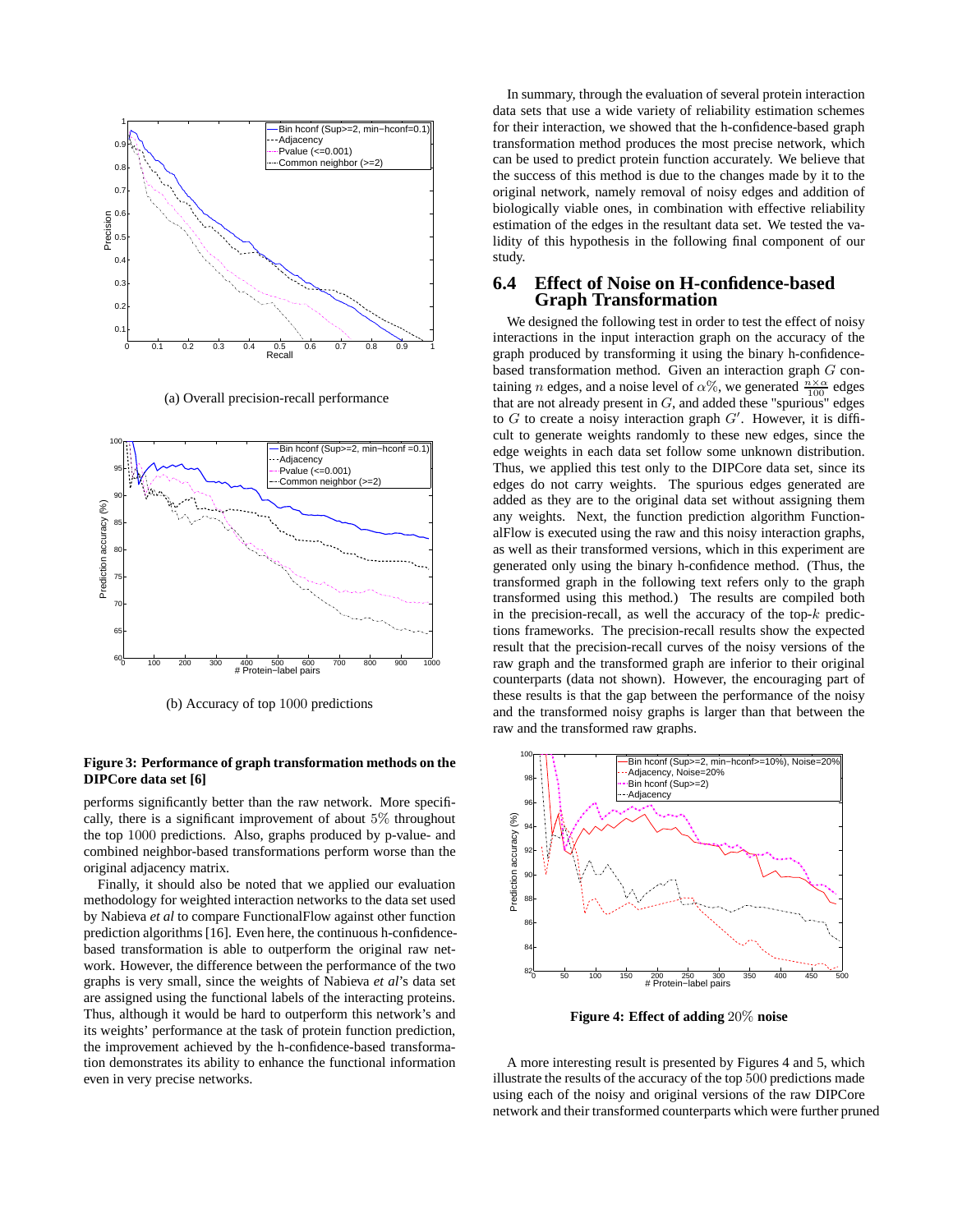

**Figure 5: Effect of adding** 50% **noise**

using a minimum h-confidence threshold of 0.1. These plots show that while the performance of FunctionalFlow deteriorates significantly when spurious edges are added to the original network, the corresponding loss in performance using the transformed graph is much less in comparison. For instance, it can be easily seen from Figure 4 that the performance of the transformed noisy graph is very close in performance to the transformed raw graph. On the other hand, the performance of the noisy network is significantly worse than that of the raw network. More specifically, in Figure 5, if only the first 300 predictions are considered, then the accuracy of the raw network is approximately 87%, which deteriorates to 84% using the noisy raw network. On the other hand, the performance of both the binary h-confidence-based graphs is almost 93%. Although these precise values fluctuate throughout the first 500 predictions, the general trend is that noise effects the raw interaction network much more adversely than the binary h-confidence-based network. This behavior of the binary h-confidence method can be explained on the basis of the noise resilience characteristic of hyperclique patterns, as well as the incompleteness of the interaction data sets.

In an earlier study [35], we showed that hypercliques are very effective in identifying large number of noisy objects from binary data sets, i.e., objects that are expected to have been generated by processes other than that used for the regular objects. It was shown that this removal of noisy objects significantly improved the results of important data mining operations such as clustering and association analysis. A similar phenomenon is expected to reduce the effect of the spurious edges added to the interaction graph. More specifically, protein interaction networks, particularly small ones such as DIPCore, are expected to be significantly incomplete [15, 30], and several interactions other than those already in the data set are expected to be biologically valid. Thus, among the set of noisy edges added to the original network, many are expected to be noisy, while a substantial number are also expected to be biologically valid. Now, due to their noise removal ability, the binary h-confidence-based transformation is able to identify the biologically more viable edges, and use them for prediction. On the other hand, the performance of the raw noisy network suffers, since the positive contribution of these valid edges is negated significantly by the noisy edges.

In summary, this test shows that our hypothesis that the function prediction performance of the h-confidence-based graph transformation is significantly better than that of the raw interaction network due to the three important changes made to the original network, namely the removal of spurious edges, the addition of biologically viable ones, and effective weighting of the resultant set of edges, is indeed highly likely to be true.

## **7. CONCLUDING REMARKS**

The previous sections detailed several experiments that we conducted to evaluate the use of the various methods for transforming a given protein interaction network. Several detailed conclusions can be derived from these results, which we discuss below:

- 1. Given a variety of interaction networks, such as the *combined*, Krogan *et al*'s and the DIPCore interaction sets, the h-confidence-based transformations generally produce more accurate and more reliably weighted interaction graphs, which produce better results for protein function prediction than the original network.
- 2. Throughout our extensive evaluation, we observe that the transformed graphs produced by the p-value- and the common neighbor-based methods perform worse than the raw interaction networks when used for protein function prediction task. This phenomenon may occur due to several reasons. Firstly, these methods operate on the binary adjacency matrix of the input graph, which leads to a loss of information in the case of weighted interaction networks. Also, the filtering operation on these matrices usually leads to the loss of all the interactions of some proteins, thus disconnecting them from the rest of the network. For instance, for the common neighbor-based transformed graph of Krogan et al's data set derived using a filtering threshold of 2, there are as many as 1136 such disconnected proteins, out of 2291 proteins in the data set. Clearly, FunctionalFlow can not produce any predictions for these proteins. Since our definition of precision and recall does not take this case of disconnected proteins into account, the results of these two methods will naturally be affected adversely. However, a more detailed analysis of these methods is needed to evaluate their performance.
- 3. Looking deeper into the results of the experiments on several interaction networks, it can be seen that the less reliable the weights assigned to the edges in the raw network, the greater improvement in performance obtained by using a continuous h-confidence-based graph transformation. For instance, Figure 1(b) shows that for the *combined* data set, whose weights are derived from gene expression data, our proposed transformation is able to improve predictions by nearly 10% throughout, which is very encouraging. On the other hand, Figure 3(b) shows that for the DIPCore data set, which is known to be very reliable [15, 6], the performance benefits obtained by h-confidence, though significant, are of a relatively smaller magnitude, i.e., approximately 5% throughout. Thus, for applications using protein interaction networks whose edge weights are not available or are inappropriate, continuous h-confidence is expected to produce better performance than the raw weights and other transformations such as p-value- and common neighbor-based ones.
- 4. Finally, through a test on the DIPCore data set, in which a certain number of spurious edges were added to the original interaction network, it was shown that the performance of the h-confidence-based transformation suffers much less as compared to the noisy interaction network. This illustrates that the significantly better performance of the h-confidencebased graph transformation method is indeed due to the removal of spurious edges, the addition of biologically viable ones, and effective weighting of the resultant set of edges.